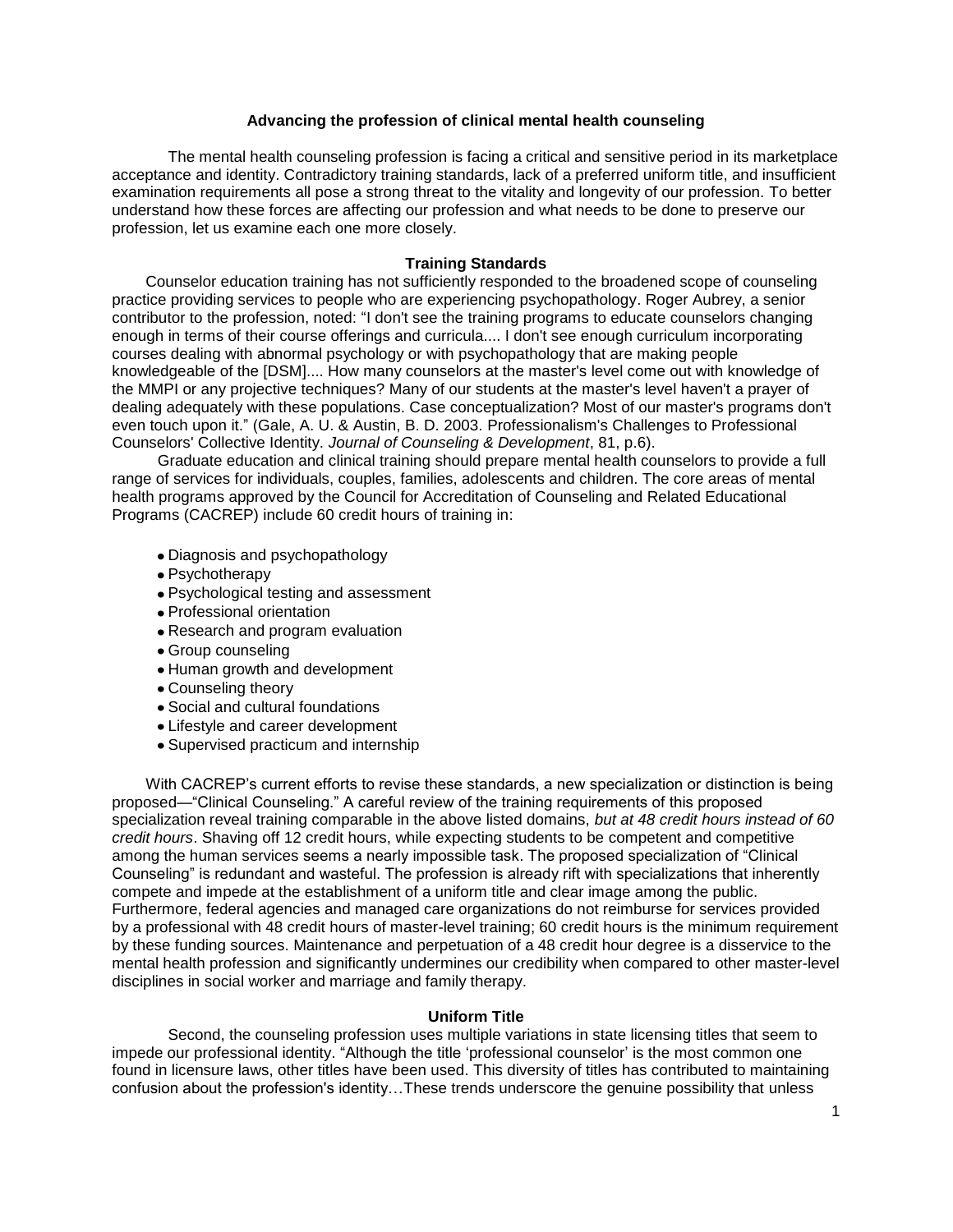professional counselors collectively define their profession, it will be divided by specialization and will be circumscribed by other professions." (Gale & Austin, 2003, p.4).

In 1990, Fong suggested that the counseling profession was generating "confusing and wasteful duplicate structures" (p. 106) and stated "the scope of counseling and mental health counseling is the same; the terms are synonymous and, thus, the proper name for the entire profession of counseling is mental health counseling" (p. 107). Fong further argued that while some specialties are named for the environment in which intervention occurs (e.g., school counseling, community counseling) and others for the main concern addressed (e.g., vocational counseling, marriage and family counseling), all encompass the same core and are a form of mental health counseling. (Mental health counseling: The essence of professional counseling. *Counselor Education and Supervision, 30*, 106–113).

To reduce confusion among the marketplace and to avoid absorption by other human service disciplines, we need to collectively define our profession through a uniform counseling title. The public needs to know that we are advocates and facilitators of mental health, through the process of clinical counseling. The term "professional" does not adequately convey who we are what we do. Mental health counselors use scientific processes to strengthen or restore clients' mental health. This makes us clinicians. We are based in the knowledge of the behavior sciences and trained to focus on strengths, development, and the holistic, multifaceted aspects of on-going mental health for our clients. We are the embodiment of Clinical Mental Health Counseling. As such, this should become our preferred uniform title among all states that license our profession. This will help to align our title with the language used in legislation to secure funding for our profession, will coincide with the categorization of our profession by the U.S. Department of Labor and with the Occupational Information Network O\*NET, and will clearly define and secure our unique niche among the human services.

## **National Examination**

Finally, recognition of our clinical competency skills among human service workers is limited. This has a direct impact on our marketability as a viable service provider and on our establishment of reimbursement from managed care organizations and federal government agencies. Ritchie, Partin, and Trivette (1998) explain: "One of the reasons for seeking legal status through licensure and certification is to increase the marketability of counselors. The abilities to clinically diagnose, treat, and secure insurance reimbursement are valued by mental health directors but not all state counselor licensure/certification laws include clinical diagnosis and treatment in the counselor's scope of practice. In states where LPCs cannot make clinical diagnoses and apply for insurance reimbursement, they may be at a distinct disadvantage to other professionals employed by mental health agencies" (Ritchie, M., Partin, R., & Trivette, P. 1998. Mental health agency directors' acceptance and perceptions of Licensed Professional Counselors. *Journal of Mental Health Counseling*, 20, p.227).

While this impairment in our marketability is related to our training standards, we also have the opportunity to solidify our clinical competency by encouraging licensure laws to test mental health counselor skills at assessment, diagnosis, treatment planning, and case conceptualization. Most states that license mental health counselors require a passing score on the National Counselor Exam (NCE). This test, however, does not reflect competency within these domains. Only a handful of states require prospective mental health counselors to pass the National Clinical Mental Health Counselor Exam (NCMHCE). The NCMHCE, originally developed by AMHCA, is now administered by the National Board of Certified Counselors (NBCC) and consists of ten clinical mental health counseling cases. These scenarios emphasize competency in:

- *evaluation and assessment* (e.g., identify precipitating problems or symptoms, conduct mental status exam, conduct comprehensive biopsychosocial assessment histories, identify individual and relationship functioning)
- *diagnosis and treatment planning* (e.g., integrate client assessment and observational data  $\bullet$ with clinical judgment to formulate a differential diagnosis, develop a treatment plan in collaboration with the client, coordinate treatment plan with other service providers, and monitor client progress toward goal attainment)
- *clinical practice* (e.g., determine if services meet client needs, discuss ethical and legal issues, understand scope of practice parameters)

―As licensing boards adopt a mental health specialty examination, such as the NCMHCE, it emphasizes that knowledge of clinical practice is essential to qualify for licensure. This trend to